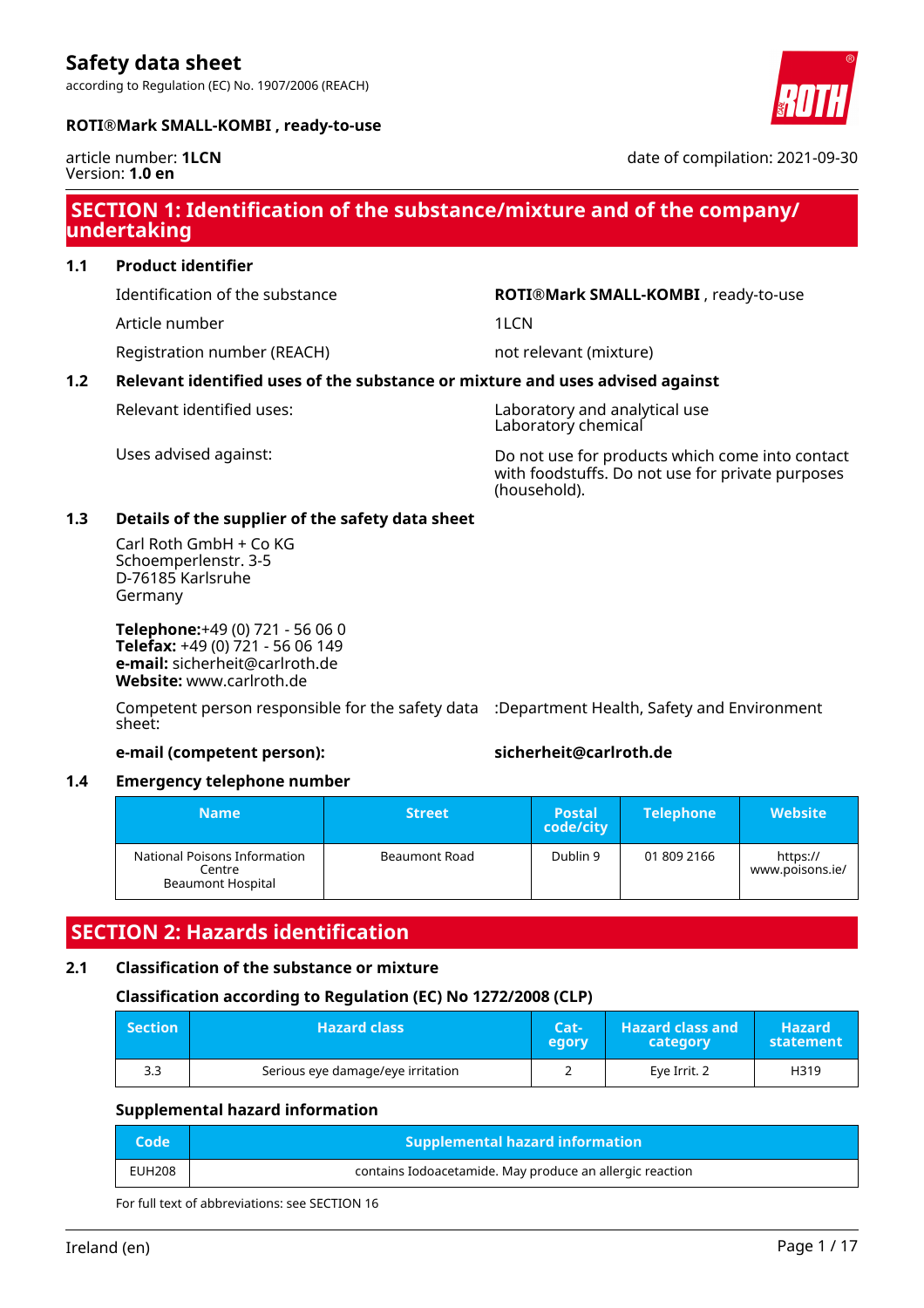according to Regulation (EC) No. 1907/2006 (REACH)



## **ROTI®Mark SMALL-KOMBI , ready-to-use**

article number: **1LCN**

## **2.2 Label elements**

| e number. <b>ILCN</b>             |                                                               |
|-----------------------------------|---------------------------------------------------------------|
| <b>Label elements</b>             |                                                               |
|                                   | Labelling according to Regulation (EC) No 1272/2008 (CLP)     |
| <b>Signal word</b>                | Warning                                                       |
| <b>Pictograms</b>                 |                                                               |
| GHS07                             |                                                               |
| <b>Hazard statements</b>          |                                                               |
| H319                              | Causes serious eye irritation                                 |
| <b>Precautionary statements</b>   |                                                               |
|                                   | <b>Precautionary statements - prevention</b>                  |
| P280                              | Wear protective gloves/eye protection                         |
|                                   | <b>Supplemental hazard information</b>                        |
| <b>EUH208</b>                     | Contains Iodoacetamide. May produce an allergic reaction.     |
| Signal word: Warning<br>Symbol(s) | Labelling of packages where the contents do not exceed 125 ml |
|                                   |                                                               |

EUH208 Contains Iodoacetamide. May produce an allergic reaction.

## **2.3 Other hazards**

## **Results of PBT and vPvB assessment**

This mixture does not contain any substances that are assessed to be a PBT or a vPvB.

## **SECTION 3: Composition/information on ingredients**

## **3.1 Substances**

not relevant (mixture)

## **3.2 Mixtures**

## **Description of the mixture**

| Name of sub-<br>stance    | <b>Identifier</b>                              | $Wt\%$   | <b>Classification acc. to</b><br><b>GHS</b>                                                  | <b>Pictograms</b> | <b>Notes</b> |
|---------------------------|------------------------------------------------|----------|----------------------------------------------------------------------------------------------|-------------------|--------------|
| Sodium dodecyl<br>sulfate | CAS No<br>$151 - 21 - 3$<br>EC No<br>205-788-1 | $\leq$ 2 | Acute Tox. 4 / H302<br>Skin Irrit. 2 / H315<br>Eye Dam. 1 / H318<br>Aquatic Chronic 3 / H412 | 工具                |              |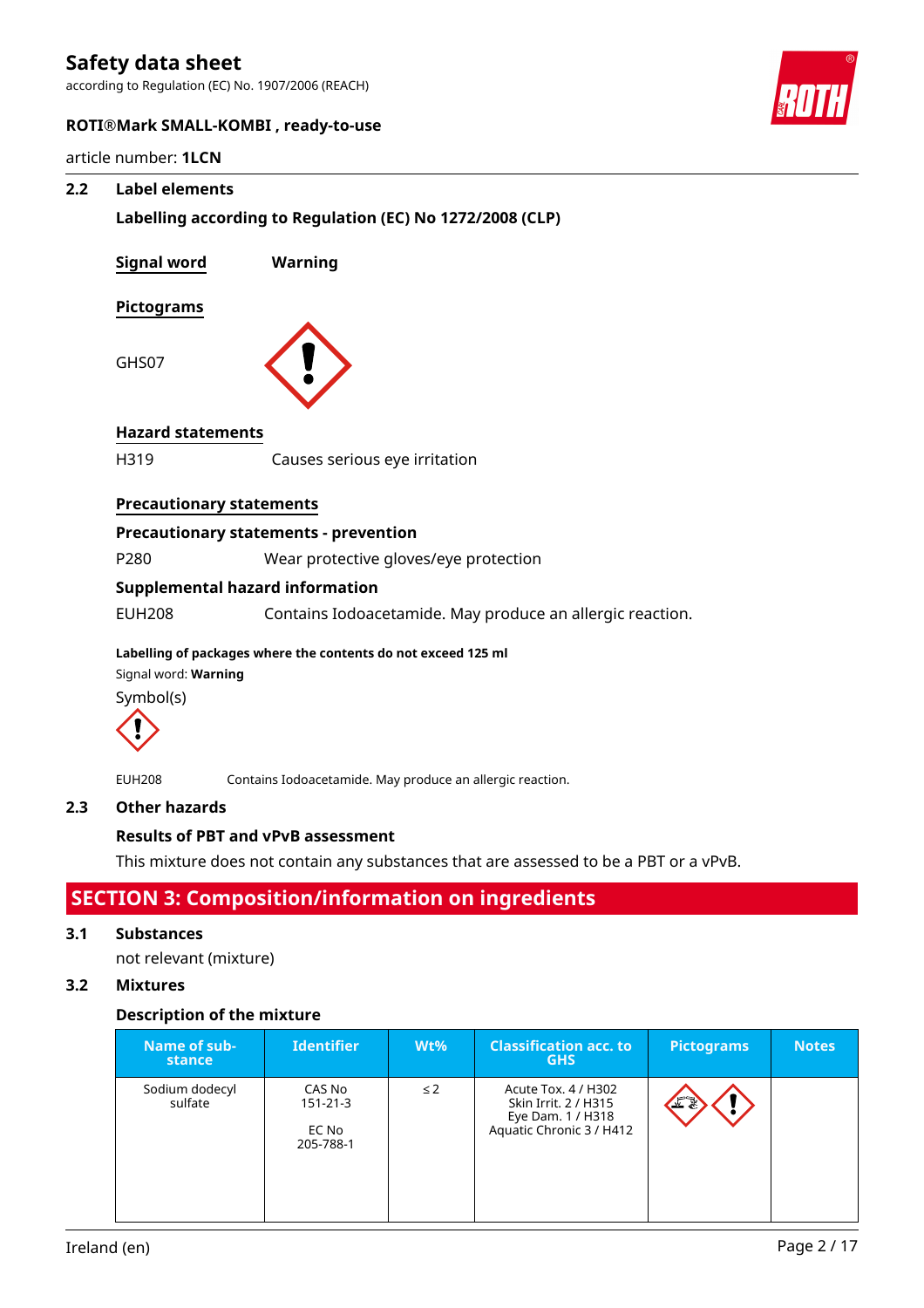according to Regulation (EC) No. 1907/2006 (REACH)



## **ROTI®Mark SMALL-KOMBI , ready-to-use**

#### article number: **1LCN**

| Name of sub-<br>stance    |  |                                                | <b>Identifier</b>           | $Wt\%$                       |                                                                                                               | <b>Classification acc. to</b><br><b>GHS</b> | <b>Pictograms</b> | <b>Notes</b>             |
|---------------------------|--|------------------------------------------------|-----------------------------|------------------------------|---------------------------------------------------------------------------------------------------------------|---------------------------------------------|-------------------|--------------------------|
| Iodoacetamide             |  | 205-630-1                                      | CAS No<br>144-48-9<br>EC No | $0,1 - 0,2$                  | Acute Tox. 3 / H301<br>Skin Irrit. 2 / H315<br>Eye Irrit. 2 / H319<br>Skin Sens. 1 / H317<br>STOT SE 3 / H335 |                                             |                   |                          |
| Name of sub-<br>stance    |  | <b>Identifier</b>                              |                             | <b>Specific Conc. Limits</b> |                                                                                                               | <b>M-Factors</b>                            | <b>ATE</b>        | <b>Exposure</b><br>route |
| Sodium dodecyl<br>sulfate |  | CAS No<br>$151 - 21 - 3$<br>EC No<br>205-788-1 |                             |                              |                                                                                                               |                                             | 977 $mg/_{kq}$    | oral                     |
| Iodoacetamide             |  | CAS No<br>144-48-9<br>EC No<br>205-630-1       |                             |                              |                                                                                                               |                                             | 74 $mg/kq$        | oral                     |

For full text of abbreviations: see SECTION 16

## **SECTION 4: First aid measures**

## **4.1 Description of first aid measures**



## **General notes**

Take off contaminated clothing.

## **Following inhalation**

Provide fresh air. In all cases of doubt, or when symptoms persist, seek medical advice.

## **Following skin contact**

Rinse skin with water/shower. In all cases of doubt, or when symptoms persist, seek medical advice.

## **Following eye contact**

Irrigate copiously with clean, fresh water for at least 10 minutes, holding the eyelids apart. In case of eye irritation consult an ophthalmologist.

## **Following ingestion**

Rinse mouth. Call a doctor if you feel unwell.

## **4.2 Most important symptoms and effects, both acute and delayed**

Irritation, Allergic reactions

## **4.3 Indication of any immediate medical attention and special treatment needed**

none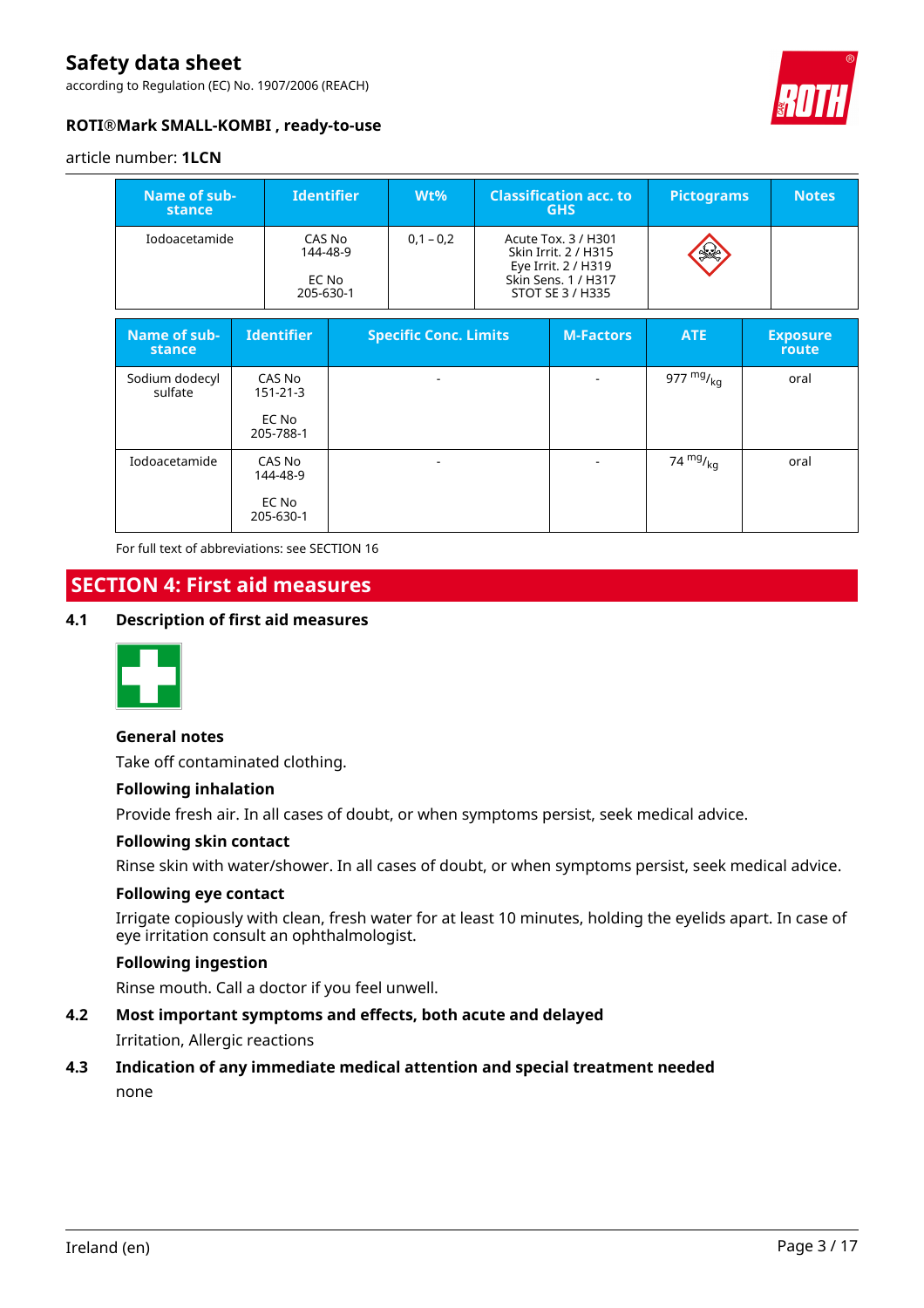according to Regulation (EC) No. 1907/2006 (REACH)



## **ROTI®Mark SMALL-KOMBI , ready-to-use**

article number: **1LCN**

## **SECTION 5: Firefighting measures**

## **5.1 Extinguishing media**



## **Suitable extinguishing media**

co-ordinate firefighting measures to the fire surroundings water spray, alcohol resistant foam, dry extinguishing powder, BC-powder, carbon dioxide (CO<sub>2</sub>)

## **Unsuitable extinguishing media**

water jet

## **5.2 Special hazards arising from the substance or mixture**

Ingredients of the mixture combustible. The product itself does not burn.

#### **Hazardous combustion products**

In case of fire may be liberated: Nitrogen oxides (NOx), Carbon monoxide (CO), Carbon dioxide (CO₂)

### **5.3 Advice for firefighters**

In case of fire and/or explosion do not breathe fumes. Fight fire with normal precautions from a reasonable distance. Wear self-contained breathing apparatus.

## **SECTION 6: Accidental release measures**

**6.1 Personal precautions, protective equipment and emergency procedures**



## **For non-emergency personnel**

Avoid contact with skin, eyes and clothes. Do not breathe vapour/spray.

## **6.2 Environmental precautions**

Keep away from drains, surface and ground water.

## **6.3 Methods and material for containment and cleaning up**

## **Advice on how to contain a spill**

Covering of drains.

#### **Advice on how to clean up a spill**

Absorb with liquid-binding material (sand, diatomaceous earth, acid- or universal binding agents).

## **Other information relating to spills and releases**

Place in appropriate containers for disposal. Ventilate affected area.

#### **6.4 Reference to other sections**

Hazardous combustion products: see section 5. Personal protective equipment: see section 8. Incompatible materials: see section 10. Disposal considerations: see section 13.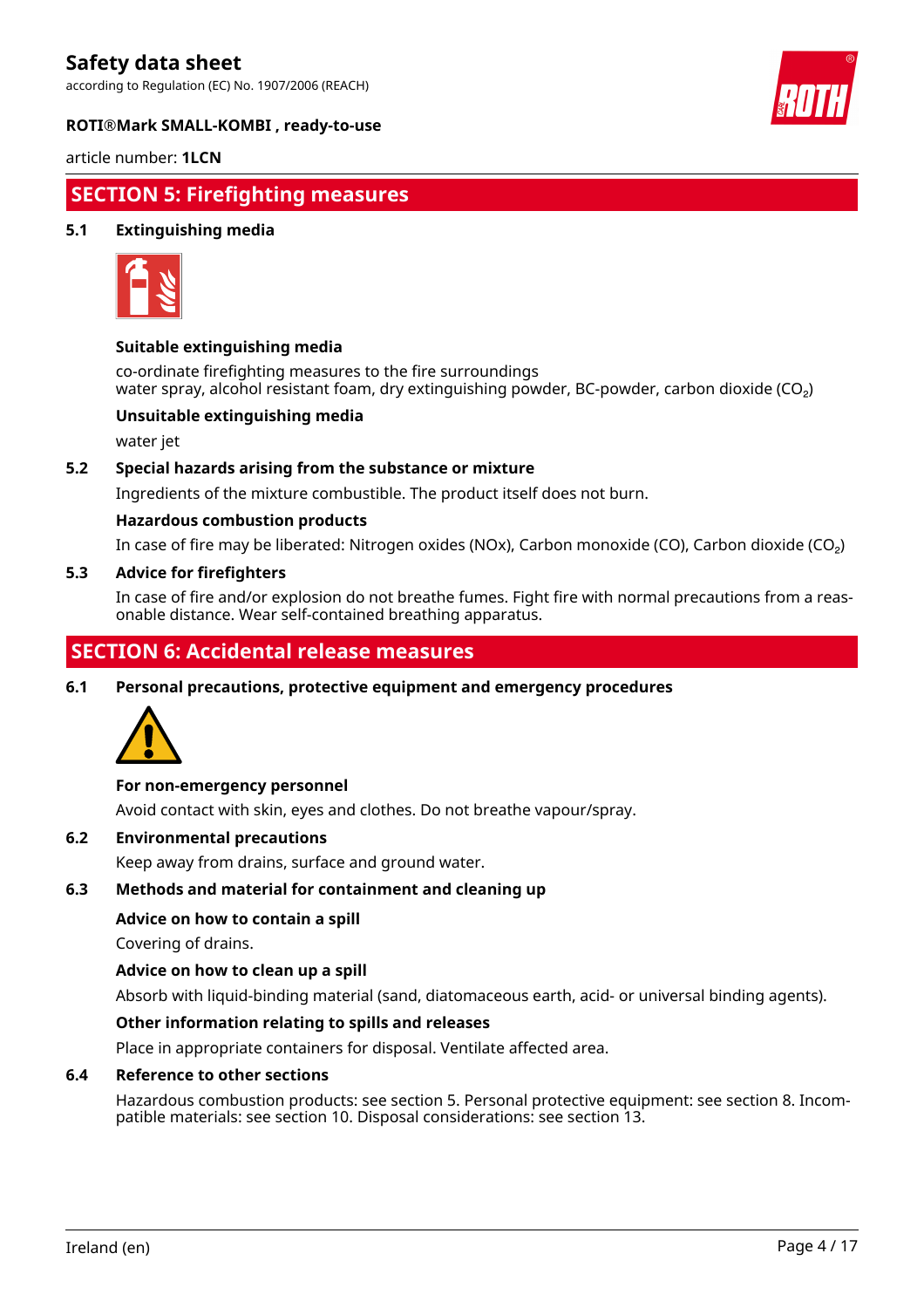according to Regulation (EC) No. 1907/2006 (REACH)



## **ROTI®Mark SMALL-KOMBI , ready-to-use**

article number: **1LCN**

## **SECTION 7: Handling and storage**

## **7.1 Precautions for safe handling**

No special measures are necessary.

## **Advice on general occupational hygiene**

Wash hands before breaks and after work. Keep away from food, drink and animal feedingstuffs.

## **7.2 Conditions for safe storage, including any incompatibilities**

Keep in a cool place.

**Incompatible substances or mixtures**

Observe hints for combined storage.

## **Consideration of other advice:**

## **Specific designs for storage rooms or vessels**

Recommended storage temperature: -20 °C

**7.3 Specific end use(s)**

No information available.

## **SECTION 8: Exposure controls/personal protection**

## **8.1 Control parameters**

## **National limit values**

## **Occupational exposure limit values (Workplace Exposure Limits)**

This information is not available.

| <b>Relevant DNELs of components of the mixture</b> |               |               |                            |                                                 |                   |                               |  |  |  |
|----------------------------------------------------|---------------|---------------|----------------------------|-------------------------------------------------|-------------------|-------------------------------|--|--|--|
| Name of sub-<br><b>stance</b>                      | <b>CAS No</b> | End-<br>point | <b>Threshol</b><br>d level | <b>Protection</b><br>goal, route of<br>exposure | Used in           | <b>Exposure time</b>          |  |  |  |
| Sodium dodecyl<br>sulfate                          | 151-21-3      | <b>DNEL</b>   | $285 \,\mathrm{mg/m^3}$    | human, inhalat-<br>ory                          | worker (industry) | chronic - systemic<br>effects |  |  |  |
| Sodium dodecyl<br>sulfate                          | 151-21-3      | <b>DNEL</b>   | $4.060$ mg/<br>kg bw/day   | human, dermal                                   | worker (industry) | chronic - systemic<br>effects |  |  |  |

#### **Relevant PNECs of components of the mixture Name of substance CAS No Endpoint Threshol d level Organism Environmental compartment Exposure time** Sodium dodecyl sulfate 151-21-3 **PNEC** 0,176  $\frac{mg}{l}$  aquatic organisms  $f$ reshwater | short-term (single instance) Sodium dodecyl sulfate 151-21-3 | PNEC | 0,018  $mg/$ | aquatic organisms marine water  $\vert$  short-term (single instance) Sodium dodecyl sulfate 151-21-3 **PNEC** 1,35  $mg/$  aquatic organisms sewage treatment plant (STP) short-term (single instance) Sodium dodecyl sulfate 151-21-3 **PNEC** 6,97  $mg/_{\text{kg}}$  aquatic organisms freshwater sediment short-term (single instance) Sodium dodecyl sulfate 151-21-3 **PNEC** 0.697 mg/ kg aquatic organisms marine sediment  $\vert$  short-term (single instance)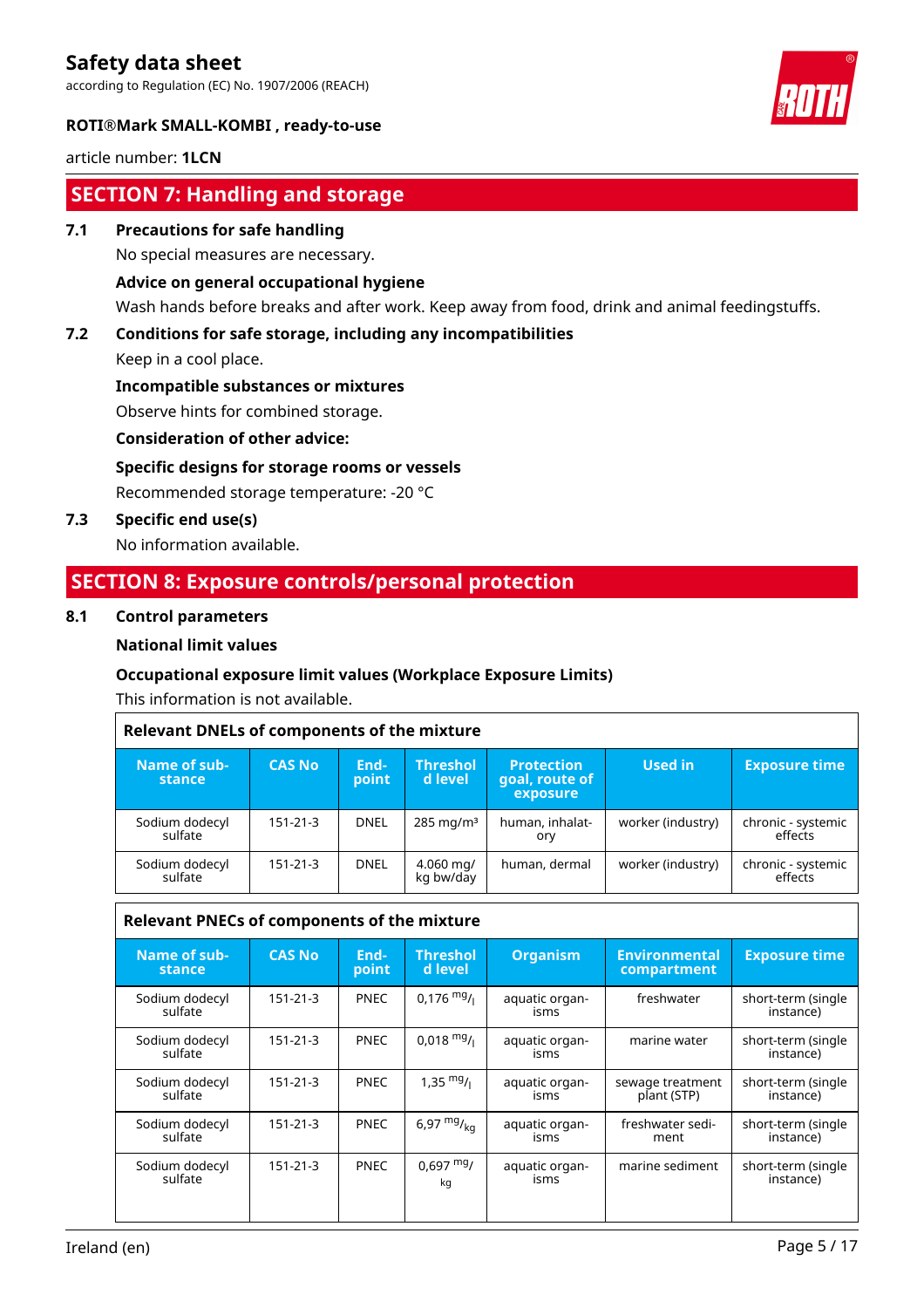according to Regulation (EC) No. 1907/2006 (REACH)



## **ROTI®Mark SMALL-KOMBI , ready-to-use**

article number: **1LCN**

| Relevant PNECs of components of the mixture |               |               |                                    |                            |                                     |                                 |  |  |
|---------------------------------------------|---------------|---------------|------------------------------------|----------------------------|-------------------------------------|---------------------------------|--|--|
| Name of sub-<br>stance                      | <b>CAS No</b> | End-<br>point | <b>Threshol</b><br>d level         | <b>Organism</b>            | Environmental<br><b>compartment</b> | <b>Exposure time</b>            |  |  |
| Sodium dodecyl<br>sulfate                   | 151-21-3      | <b>PNEC</b>   | 1,29 <sup>mg</sup> / <sub>ka</sub> | terrestrial organ-<br>isms | soil                                | short-term (single<br>instance) |  |  |

## **8.2 Exposure controls**

## **Individual protection measures (personal protective equipment)**

## **Eye/face protection**



Use safety goggle with side protection.

## **Skin protection**



#### **• hand protection**

Wear suitable gloves. Chemical protection gloves are suitable, which are tested according to EN 374. For special purposes, it is recommended to check the resistance to chemicals of the protective gloves mentioned above together with the supplier of these gloves. The times are approximate values from measurements at 22 ° C and permanent contact. Increased temperatures due to heated substances, body heat etc. and a reduction of the effective layer thickness by stretching can lead to a considerable reduction of the breakthrough time. If in doubt, contact manufacturer. At an approx. 1.5 times larger / smaller layer thickness, the respective breakthrough time is doubled / halved. The data apply only to the pure substance. When transferred to substance mixtures, they may only be considered as a guide.

#### **• type of material**

NBR (Nitrile rubber)

#### **• material thickness**

>0,11 mm

## **• breakthrough times of the glove material**

>480 minutes (permeation: level 6)

#### **• other protection measures**

Take recovery periods for skin regeneration. Preventive skin protection (barrier creams/ointments) is recommended.

## **Respiratory protection**



Respiratory protection necessary at: Aerosol or mist formation. Type: A (against organic gases and vapours with a boiling point of > 65 °C , colour code: Brown).

## **Environmental exposure controls**

Keep away from drains, surface and ground water.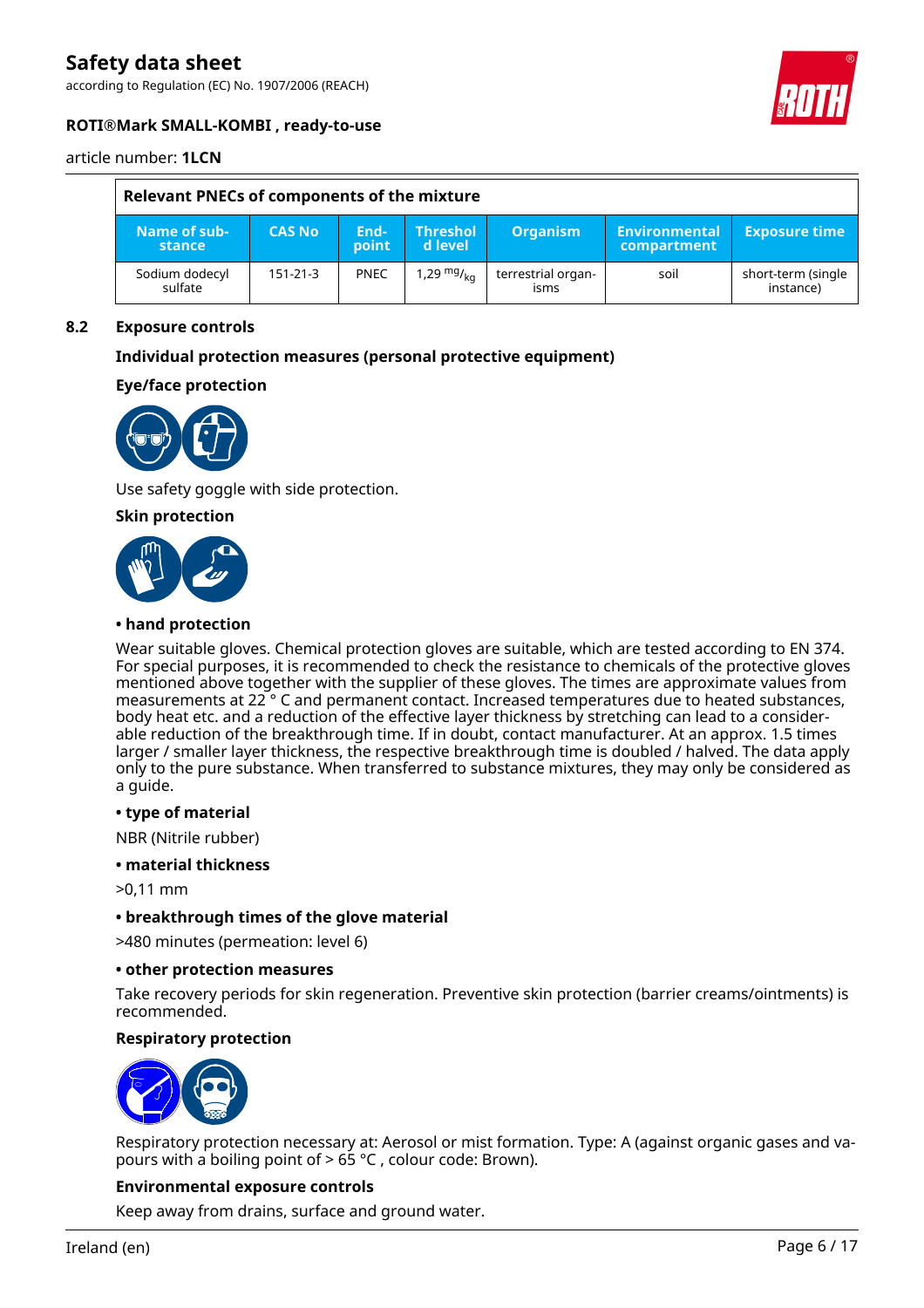according to Regulation (EC) No. 1907/2006 (REACH)



## **ROTI®Mark SMALL-KOMBI , ready-to-use**

## article number: **1LCN**

# **SECTION 9: Physical and chemical properties**

| 9.1 | Information on basic physical and chemical properties       |                                                                |  |  |  |  |  |
|-----|-------------------------------------------------------------|----------------------------------------------------------------|--|--|--|--|--|
|     | Physical state                                              | liquid                                                         |  |  |  |  |  |
|     | Colour                                                      | blue                                                           |  |  |  |  |  |
|     | Odour                                                       | characteristic                                                 |  |  |  |  |  |
|     | Melting point/freezing point                                | not determined                                                 |  |  |  |  |  |
|     | Boiling point or initial boiling point and boiling<br>range | 100 °C at 1.013 hPa                                            |  |  |  |  |  |
|     | Flammability                                                | non-combustible                                                |  |  |  |  |  |
|     | Lower and upper explosion limit                             | not determined                                                 |  |  |  |  |  |
|     | Flash point                                                 | not determined                                                 |  |  |  |  |  |
|     | Auto-ignition temperature                                   | not determined                                                 |  |  |  |  |  |
|     | Decomposition temperature                                   | not relevant                                                   |  |  |  |  |  |
|     | pH (value)                                                  | $5 - 6(20 °C)$                                                 |  |  |  |  |  |
|     | Kinematic viscosity                                         | not determined                                                 |  |  |  |  |  |
|     | Solubility(ies)                                             |                                                                |  |  |  |  |  |
|     | Water solubility                                            | miscible in any proportion                                     |  |  |  |  |  |
|     | Partition coefficient                                       |                                                                |  |  |  |  |  |
|     | Partition coefficient n-octanol/water (log value):          | this information is not available                              |  |  |  |  |  |
|     | Vapour pressure                                             | not determined                                                 |  |  |  |  |  |
|     | Density                                                     | ~1 $9/$ <sub>cm<sup>3</sup></sub>                              |  |  |  |  |  |
|     | Relative vapour density                                     | information on this property is not available                  |  |  |  |  |  |
|     | Particle characteristics                                    | not relevant (liquid)                                          |  |  |  |  |  |
|     | Other safety parameters                                     |                                                                |  |  |  |  |  |
|     | Oxidising properties                                        | none                                                           |  |  |  |  |  |
| 9.2 | <b>Other information</b>                                    |                                                                |  |  |  |  |  |
|     | Information with regard to physical hazard<br>classes:      | hazard classes acc. to GHS<br>(physical hazards): not relevant |  |  |  |  |  |
|     | Other safety characteristics:                               |                                                                |  |  |  |  |  |
|     | Miscibility                                                 | completely miscible with water                                 |  |  |  |  |  |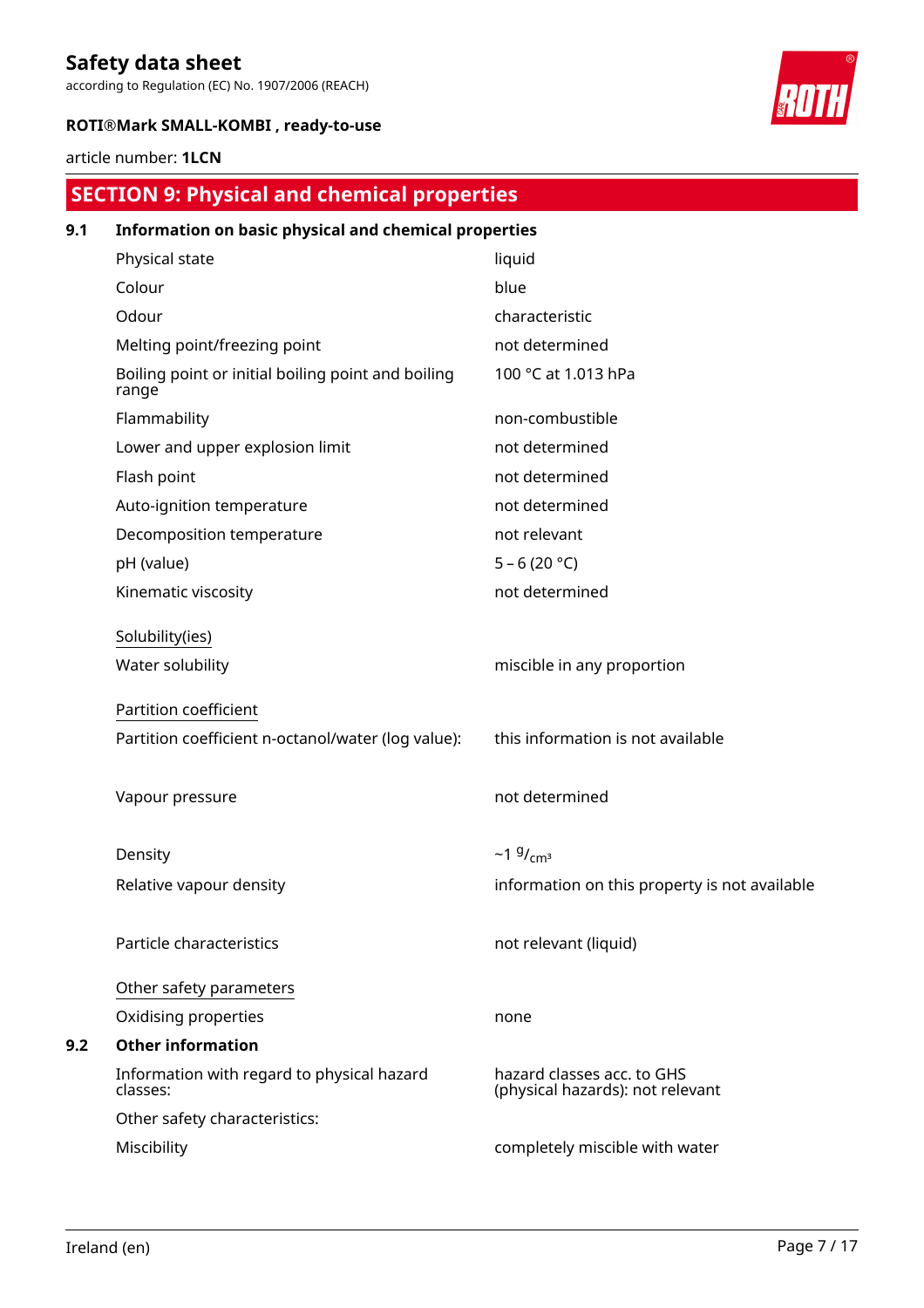according to Regulation (EC) No. 1907/2006 (REACH)





# **ROTI®Mark SMALL-KOMBI , ready-to-use**

article number: **1LCN**

## **SECTION 10: Stability and reactivity**

## **10.1 Reactivity**

This material is not reactive under normal ambient conditions.

## **10.2 Chemical stability**

The material is stable under normal ambient and anticipated storage and handling conditions of temperature and pressure.

**10.3 Possibility of hazardous reactions**

No known hazardous reactions.

**10.4 Conditions to avoid**

There are no specific conditions known which have to be avoided.

**10.5 Incompatible materials**

There is no additional information.

**10.6 Hazardous decomposition products**

Hazardous combustion products: see section 5.

## **SECTION 11: Toxicological information**

## **11.1 Information on hazard classes as defined in Regulation (EC) No 1272/2008**

Test data are not available for the complete mixture.

## **Classification procedure**

The method for classification of the mixture is based on ingredients of the mixture (additivity formula).

## **Classification according to GHS (1272/2008/EC, CLP)**

## **Acute toxicity**

Shall not be classified as acutely toxic.

| Acute toxicity estimate (ATE) of components of the mixture                |                |      |                     |  |  |  |  |  |
|---------------------------------------------------------------------------|----------------|------|---------------------|--|--|--|--|--|
| Name of substance<br><b>CAS No</b><br><b>Exposure route</b><br><b>ATE</b> |                |      |                     |  |  |  |  |  |
| Sodium dodecyl sulfate                                                    | $151 - 21 - 3$ | oral | 977 mg/ $_{\rm ka}$ |  |  |  |  |  |
| 74 $mg/_{kq}$<br>Iodoacetamide<br>144-48-9<br>oral                        |                |      |                     |  |  |  |  |  |

## **Acute toxicity of components of the mixture**

| Name of substance      | <b>CAS No</b>  | <b>Exposure</b><br>route | <b>Endpoint</b> | <b>Value</b>               | <b>Species</b> |
|------------------------|----------------|--------------------------|-----------------|----------------------------|----------------|
| Sodium dodecyl sulfate | $151 - 21 - 3$ | oral                     | LD50            | 977 $mg/_{ka}$             | rat            |
| Sodium dodecyl sulfate | 151-21-3       | dermal                   | LD50            | $>2.000$ mg/ <sub>ka</sub> | rat            |
| Iodoacetamide          | 144-48-9       | oral                     | LD50            | 74 $mg/ka$                 | mouse          |

## **Skin corrosion/irritation**

Shall not be classified as corrosive/irritant to skin.

## **Serious eye damage/eye irritation**

Causes serious eye irritation.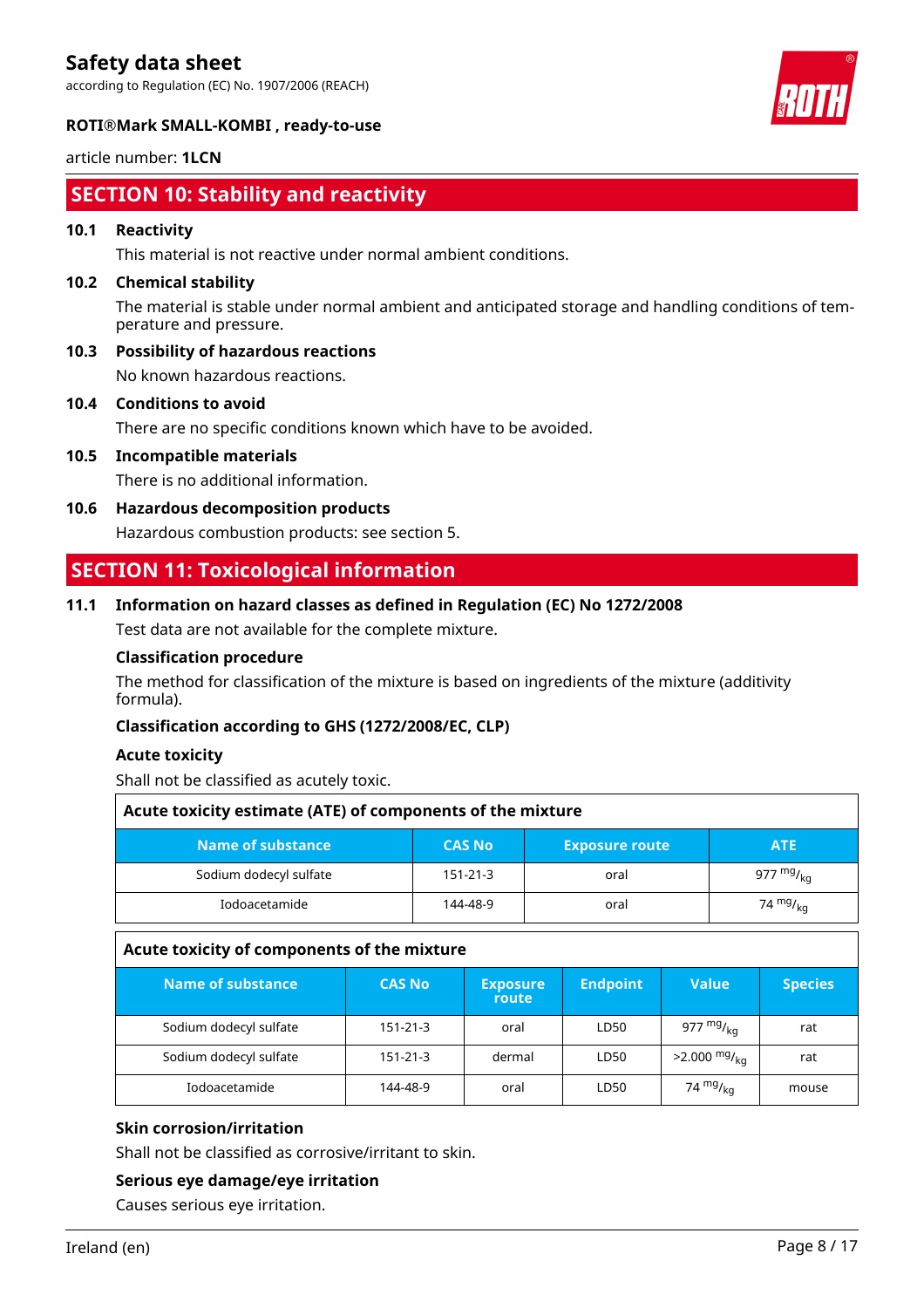according to Regulation (EC) No. 1907/2006 (REACH)

## **ROTI®Mark SMALL-KOMBI , ready-to-use**



#### article number: **1LCN**

## **Respiratory or skin sensitisation**

Contains Iodoacetamide. May produce an allergic reaction.

### **Germ cell mutagenicity**

Shall not be classified as germ cell mutagenic.

## **Carcinogenicity**

Shall not be classified as carcinogenic.

#### **Reproductive toxicity**

Shall not be classified as a reproductive toxicant.

#### **Specific target organ toxicity - single exposure**

Shall not be classified as a specific target organ toxicant (single exposure).

### **Specific target organ toxicity - repeated exposure**

Shall not be classified as a specific target organ toxicant (repeated exposure).

### **Aspiration hazard**

Shall not be classified as presenting an aspiration hazard.

## **Symptoms related to the physical, chemical and toxicological characteristics**

## **• If swallowed**

Data are not available.

### **• If in eyes**

Causes serious eye irritation

## **• If inhaled**

Data are not available.

## **• If on skin**

May produce an allergic reaction, pruritis, localised redness

## **• Other information**

none

## **11.2 Endocrine disrupting properties**

None of the ingredients are listed.

## **11.3 Information on other hazards**

There is no additional information.

## **SECTION 12: Ecological information**

## **12.1 Toxicity**

Shall not be classified as hazardous to the aquatic environment.

| Aquatic toxicity (acute) of components of the mixture |                |                 |                   |                |                         |  |  |  |
|-------------------------------------------------------|----------------|-----------------|-------------------|----------------|-------------------------|--|--|--|
| Name of sub-<br>stance                                | <b>CAS No</b>  | <b>Endpoint</b> | <b>Value</b>      | <b>Species</b> | <b>Exposure</b><br>time |  |  |  |
| Sodium dodecyl<br>sulfate                             | $151 - 21 - 3$ | <b>LC50</b>     | $29 \frac{mg}{l}$ | fish           | 96 h                    |  |  |  |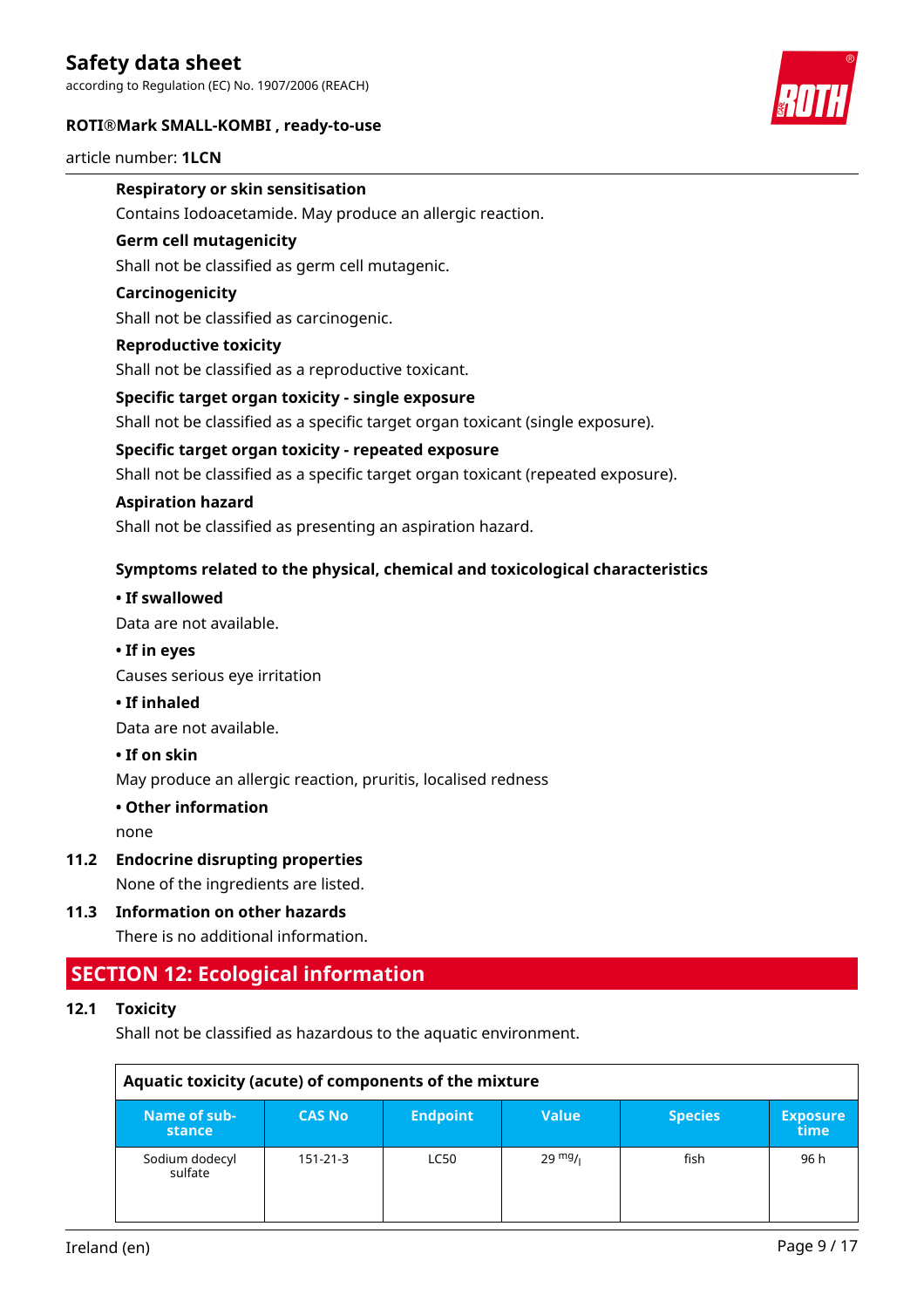according to Regulation (EC) No. 1907/2006 (REACH)



## **ROTI®Mark SMALL-KOMBI , ready-to-use**

## article number: **1LCN**

| Aquatic toxicity (acute) of components of the mixture |                                                         |                 |                    |                |                         |  |
|-------------------------------------------------------|---------------------------------------------------------|-----------------|--------------------|----------------|-------------------------|--|
| Name of sub-<br>stance                                | <b>CAS No</b>                                           | <b>Endpoint</b> | <b>Value</b>       | <b>Species</b> | <b>Exposure</b><br>time |  |
| Sodium dodecyl<br>sulfate                             | $151 - 21 - 3$                                          | ErC50           | $>120$ mg/i        | algae          | 72 h                    |  |
|                                                       | Aquatic toxicity (chronic) of components of the mixture |                 |                    |                |                         |  |
| Name of sub-<br>stance                                | <b>CAS No</b>                                           | <b>Endpoint</b> | <b>Value</b>       | <b>Species</b> | <b>Exposure</b><br>time |  |
| Sodium dodecyl                                        | 151-21-3                                                | EC50            | $135 \frac{mg}{l}$ | microorganisms | 3 h                     |  |

## **Biodegradation**

Data are not available.

sulfate

## **12.2 Process of degradability**

|                             | Degradability of components of the mixture |                              |                       |             |               |               |
|-----------------------------|--------------------------------------------|------------------------------|-----------------------|-------------|---------------|---------------|
| Name of<br>substance        | <b>CAS No</b>                              | <b>Process</b>               | Degrada-<br>tion rate | <b>Time</b> | <b>Method</b> | <b>Source</b> |
| Sodium do-<br>decyl sulfate | $151 - 21 - 3$                             | biotic/abiotic               | 90 %                  | 28 d        |               |               |
| Sodium do-<br>decyl sulfate | $151 - 21 - 3$                             | carbon dioxide<br>generation | 95 %                  | 28 d        |               | ECHA          |

## **12.3 Bioaccumulative potential**

Data are not available.

| Bioaccumulative potential of components of the mixture |                |            |                |          |
|--------------------------------------------------------|----------------|------------|----------------|----------|
| Name of substance                                      | <b>CAS No</b>  | <b>BCF</b> | <b>Log KOW</b> | BOD5/COD |
| Sodium dodecyl sulfate                                 | $151 - 21 - 3$ |            | ≤-2,03 (20 °C) |          |

## **12.4 Mobility in soil**

Data are not available.

- **12.5 Results of PBT and vPvB assessment** Data are not available.
- **12.6 Endocrine disrupting properties** None of the ingredients are listed.

## **12.7 Other adverse effects**

Data are not available.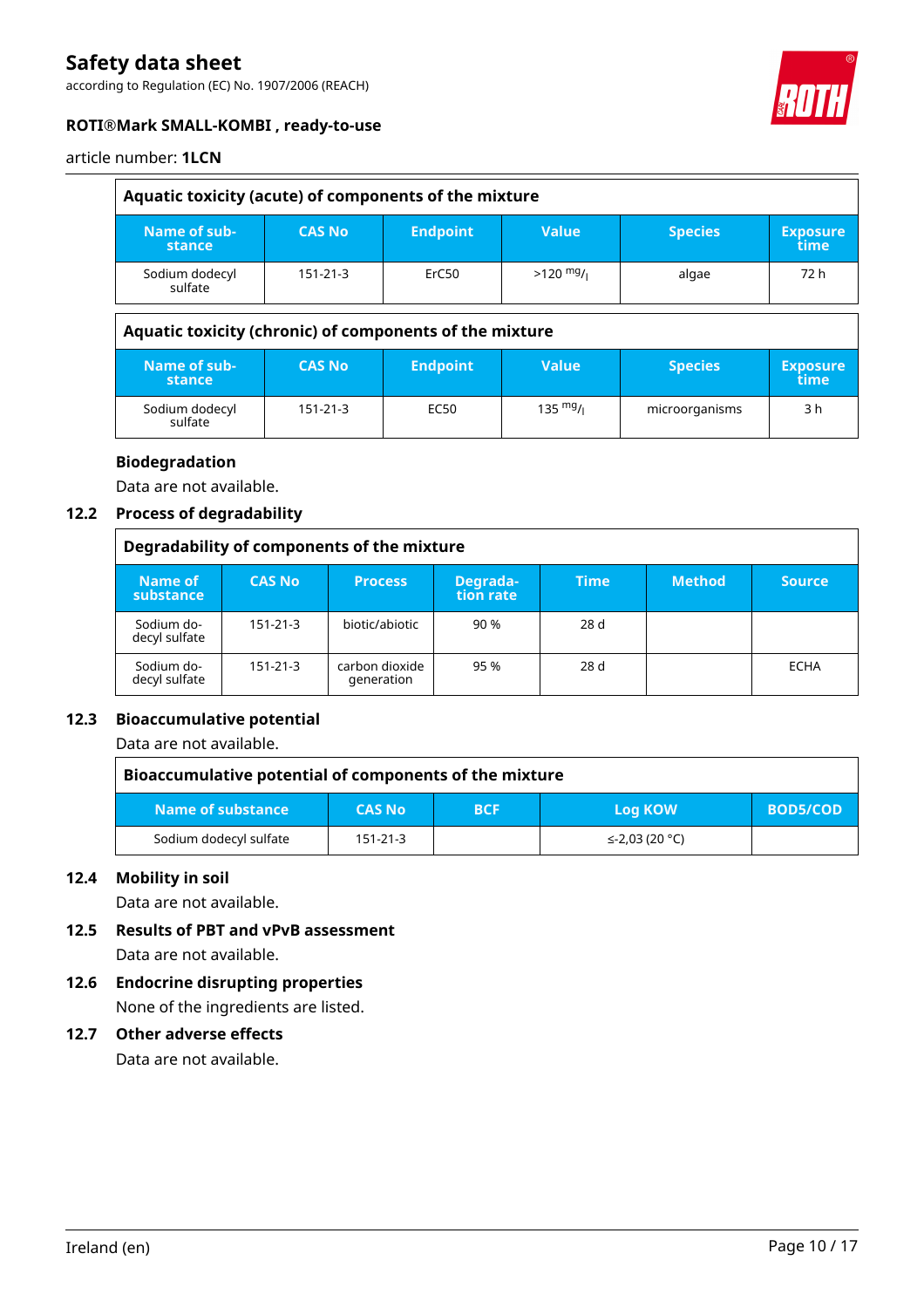according to Regulation (EC) No. 1907/2006 (REACH)





## article number: **1LCN**

## **SECTION 13: Disposal considerations**

## **13.1 Waste treatment methods**



This material and its container must be disposed of as hazardous waste. Dispose of contents/container in accordance with local/regional/national/international regulations.

## **Sewage disposal-relevant information**

Do not empty into drains.

#### **13.2 Relevant provisions relating to waste**

The allocation of waste identity numbers/waste descriptions must be carried out according to the EEC, specific to the industry and process. Waste catalogue ordinance (Germany).

#### **13.3 Remarks**

Waste shall be separated into the categories that can be handled separately by the local or national waste management facilities. Please consider the relevant national or regional provisions.

## **SECTION 14: Transport information**

- **14.1 UN number or ID number not subject to transport regulations**
- **14.2 UN proper shipping name** not assigned
- **14.3 Transport hazard class(es)** none
- **14.4 Packing group not assigned**
- 
- **14.6 Special precautions for user**

There is no additional information.

## **14.7 Maritime transport in bulk according to IMO instruments**

The cargo is not intended to be carried in bulk.

## **14.8 Information for each of the UN Model Regulations**

## **Transport of dangerous goods by road, rail and inland waterway (ADR/RID/ADN) - Additional information**

Not subject to ADR, RID and ADN.

**International Maritime Dangerous Goods Code (IMDG) - Additional information** Not subject to IMDG.

**International Civil Aviation Organization (ICAO-IATA/DGR) - Additional information** Not subject to ICAO-IATA.

**14.5 Environmental hazards** non-environmentally hazardous acc. to the dangerous goods regulations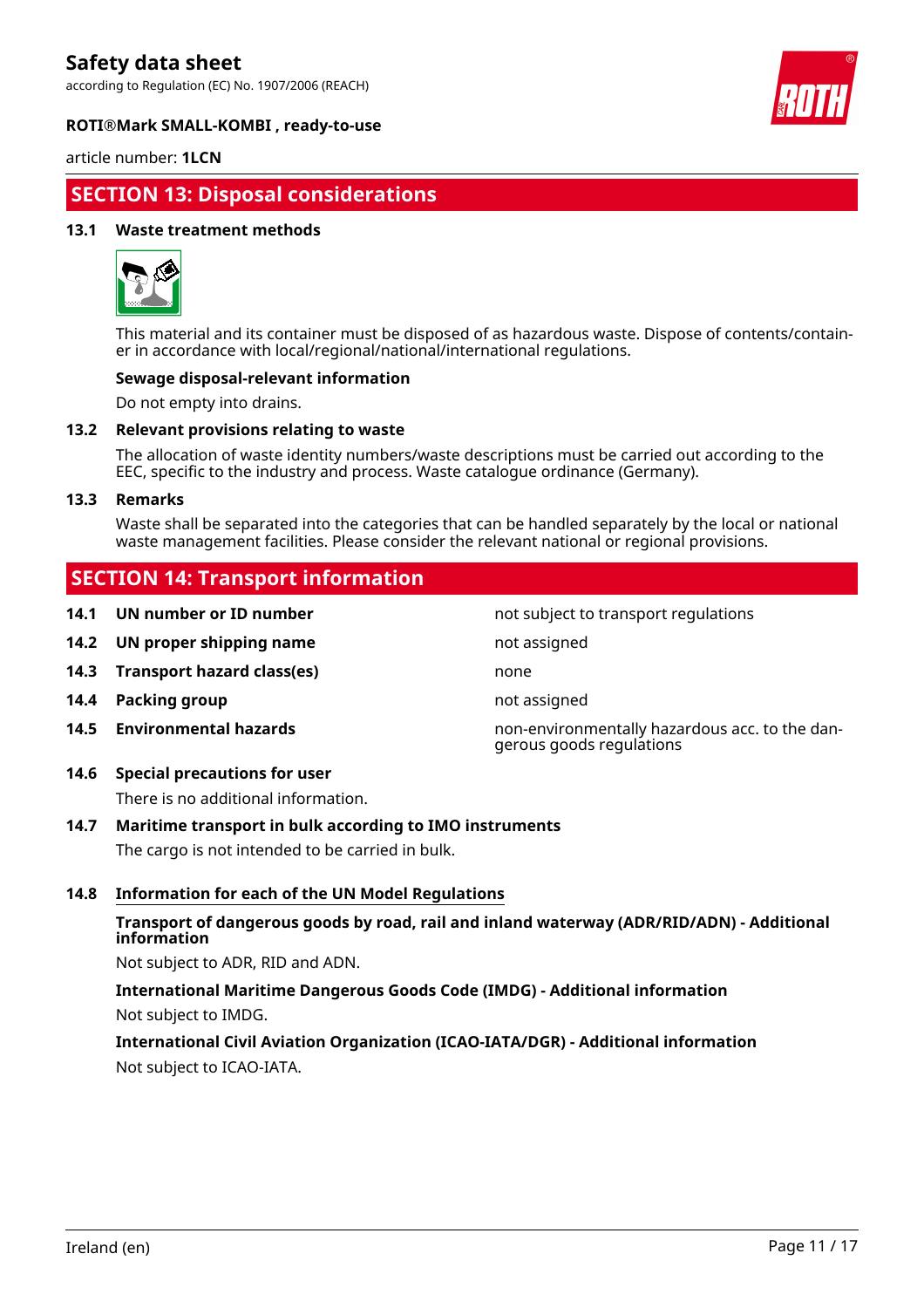according to Regulation (EC) No. 1907/2006 (REACH)



## **ROTI®Mark SMALL-KOMBI , ready-to-use**

### article number: **1LCN**

## **SECTION 15: Regulatory information**

## **15.1 Safety, health and environmental regulations/legislation specific for the substance or mixture**

**Relevant provisions of the European Union (EU)**

## **Restrictions according to REACH, Annex XVII**

| Dangerous substances with restrictions (REACH, Annex XVII) |                                                                                                          |               |                    |           |
|------------------------------------------------------------|----------------------------------------------------------------------------------------------------------|---------------|--------------------|-----------|
| Name of substance                                          | Name acc. to inventory                                                                                   | <b>CAS No</b> | <b>Restriction</b> | <b>No</b> |
| ROTI®Mark SMALL-KOMBI                                      | this product meets the criteria for<br>classification in accordance with Reg-<br>ulation No 1272/2008/EC |               | R <sub>3</sub>     |           |
| Iodoacetamide                                              | substances in tattoo inks and perman-<br>ent make-up                                                     |               | R75                | 75        |

#### **Legend**

R3 1. Shall not be used in:

- ornamental articles intended to produce light or colour effects by means of different phases, for example in ornamental lamps and ashtrays,

- tricks and jokes,

- games for one or more participants, or any article intended to be used as such, even with ornamental aspects, 2. Articles not complying with paragraph 1 shall not be placed on the market.

3. Shall not be placed on the market if they contain a colouring agent, unless required for fiscal reasons, or perfume, or both, if they:

— can be used as fuel in decorative oil lamps for supply to the general public, and

— present an aspiration hazard and are labelled with H304.

4. Decorative oil lamps for supply to the general public shall not be placed on the market unless they conform to the European Standard on Decorative oil lamps (EN 14059) adopted by the European Committee for Standardisation (CEN).

5. Without prejudice to the implementation of other Union provisions relating to the classification, labelling and packaging of substances and mixtures, suppliers shall ensure, before the placing on the market, that the following requirements are met:

(a) lamp oils, labelled with H304, intended for supply to the general public are visibly, legibly and indelibly marked as follows: "Keep lamps filled with this liquid out of the reach of children"; and, by 1 December 2010, "Just a sip of lamp oil – or even sucking the wick of lamps – may lead to life-threatening lung damage";

(b) grill lighter fluids, labelled with H304, intended for supply to the general public are legibly and indelibly marked by 1 December 2010 as follows: 'Just a sip of grill lighter fluid may lead to life threatening lung damage';

(c) lamps oils and grill lighters, labelled with H304, intended for supply to the general public are packaged in black opaque containers not exceeding 1 litre by 1 December 2010.';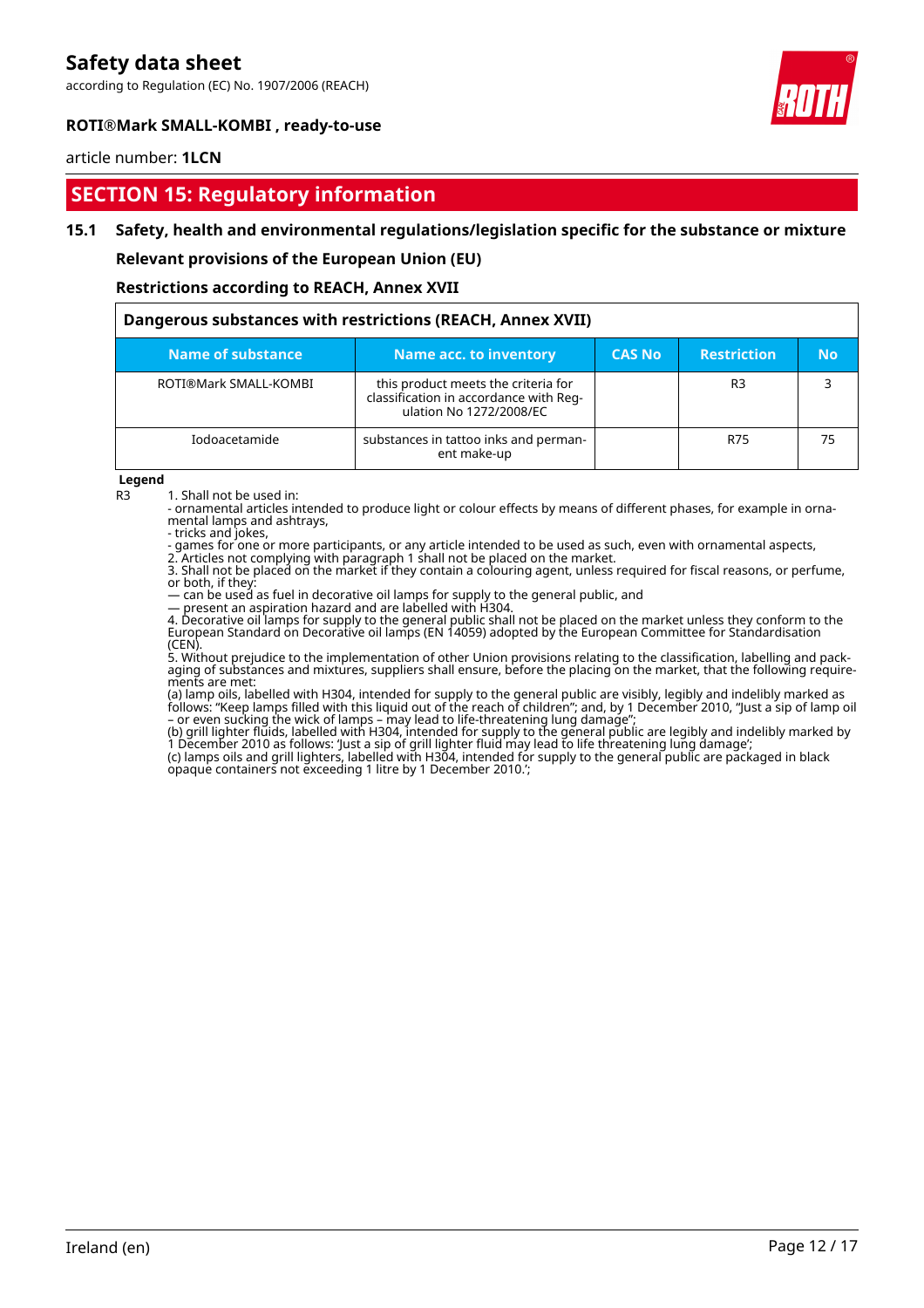according to Regulation (EC) No. 1907/2006 (REACH)

## **ROTI®Mark SMALL-KOMBI , ready-to-use**



#### article number: **1LCN**

#### **Legend** R75 1. Shall not be placed on the market in mixtures for use for tattooing purposes, and mixtures containing any such substances shall not be used for tattooing purposes, after 4 January 2022 if the substance or substances in question is or are present in the following circumstances: (a) in the case of a substance classified in Part 3 of Annex VI to Regulation (EC) No 1272/2008 as carcinogen category 1A, 1B or 2, or germ cell mutagen category 1A, 1B or 2, the substance is present in the mixture in a concentration equal to or greater than 0,00005 % by weight; (b) in the case of a substance classified in Part 3 of Annex VI to Regulation (EC) No 1272/2008 as reproductive toxicant category 1A, 1B or 2, the substance is present in the mixture in a concentration equal to or greater than 0,001 % by weight; (c) in the case of a substance classified in Part 3 of Annex VI to Regulation (EC) No 1272/2008 as skin sensitiser category 1, 1A or 1B, the substance is present in the mixture in a concentration equal to or greater than 0,001 % by weight; (d) in the case of a substance classified in Part 3 of Annex VI to Regulation (EC) No 1272/2008 as skin corrosive category 1, 1A, 1B or 1C or skin irritant category 2, or as serious eye damage category 1 or eye irritant category 2, the substance is present in the mixture in a concentration equal to or greater than: (i) 0,1 % by weight, if the substance is used solely as a pH regulator; (ii) 0,01 % by weight, in all other cases; (e) in the case of a substance listed in Annex II to Regulation (EC) No 1223/2009 (\*1), the substance is present in the mixture in a concentration equal to or greater than 0,00005 % by weight; (f) in the case of a substance for which a condition of one or more of the following kinds is specified in column g (Product type, Body parts) of the table in Annex IV to Regulation (EC) No 1223/2009, the substance is present in the mixture in a concentration equal to or greater than 0,00005 % by weight: (i) "Rinse-off products"; (ii) "Not to be used in products applied on mucous membranes"; (iii) "Not to be used in eye products"; (g) in the case of a substance for which a condition is specified in column h (Maximum concentration in ready for use preparation) or column i (Other) of the table in Annex IV to Regulation (EC) No 1223/2009, the substance is present in the mixture in a concentration, or in some other way, that does not accord with the condition specified in that column; (h) in the case of a substance listed in Appendix 13 to this Annex, the substance is present in the mixture in a concentration equal to or greater than the concentration limit specified for that substance in that Appendix. 2. For the purposes of this entry use of a mixture "for tattooing purposes" means injection or introduction of the mixture into a person's skin, mucous membrane or eyeball, by any process or procedure (including procedures commonly referred to as permanent make-up, cosmetic tattooing, micro-blading and micro-pigmentation), with the aim of making a mark or design on his or her body. 3. If a substance not listed in Appendix 13 falls within more than one of points (a) to (g) of paragraph 1, the strictest concentration limit laid down in the points in question shall apply to that substance. If a substance listed in Appendix 13 also falls within one or more of points (a) to (g) of paragraph 1, the concentration limit laid down in point (h) of paragraph 1 shall apply to that substance. 4. By way of derogation, paragraph 1 shall not apply to the following substances until 4 January 2023: (a) Pigment Blue 15:3 (CI 74160, EC No 205-685-1, CAS No 147-14-8); (b) Pigment Green 7 (CI 74260, EC No 215-524-7, CAS No 1328-53-6). 5. If Part 3 of Annex VI to Regulation (EC) No 1272/2008 is amended after 4 January 2021 to classify or re-classify a substance such that the substance then becomes caught by point (a), (b), (c) or (d) of paragraph 1 of this entry, or such that it then falls within a different one of those points from the one within which it fell previously, and the date of application of that new or revised classification is after the date referred to in paragraph 1 or, as the case may be, paragraph 4 of this entry, that amendment shall, for the purposes of applying this entry to that substance, be treated as taking effect on the date of application of that new or revised classification. 6. If Annex II or Annex IV to Regulation (EC) No 1223/2009 is amended after 4 January 2021 to list or change the listing of a substance such that the substance then becomes caught by point (e), (f) or (g) of paragraph 1 of this entry, or such that it then falls within a different one of those points from the one within which it fell previously, and the amendment takes effect after the date referred to in paragraph 1 or, as the case may be, paragraph 4 of this entry, that amendment shall, for the purposes of applying this entry to that substance, be treated as taking effect from the date falling 18 months after entry into force of the act by which that amendment was made. 7. Suppliers placing a mixture on the market for use for tattooing purposes shall ensure that, after 4 January 2022, the mixture is marked with the following information: (a) the statement "Mixture for use in tattoos or permanent make-up"; (b) a reference number to uniquely identify the batch; (c) the list of ingredients in accordance with the nomenclature established in the glossary of common ingredient names pursuant to Article 33 of Regulation (EC) No 1223/2009, or in the absence of a common ingredient name, the IUPAC name. In the absence of a common ingredient name or IUPAC name, the CAS and EC number. Ingredients shall be listed in descending order by weight or volume of the ingredients at the time of formulation. "Ingredient" means any substance added during the process of formulation and present in the mixture for use for tattooing purposes. Impurities shall not be regarded as ingredients. If the name of a substance, used as ingredient within the meaning of this entry, is already required to be stated on the label in accordance with Regulation (EC) No 1272/2008, that ingredient does not need to be marked in accordance with this Regulation; (d) the additional statement "pH regulator" for substances falling under point (d)(i) of paragraph 1; (e) the statement "Contains nickel. Can cause allergic reactions." if the mixture contains nickel below the concentration limit specified in Appendix 13; (f) the statement "Contains chromium (VI). Can cause allergic reactions." if the mixture contains chromium (VI) below the concentration limit specified in Appendix 13; (g) safety instructions for use insofar as they are not already required to be stated on the label by Regulation (EC) No 1272/2008. The information shall be clearly visible, easily legible and marked in a way that is indelible.<br>The information shall be written in the official language(s) of the Member State(s) where the mixture is placed on the<br>market, Where necessary because of the size of the package, the information listed in the first subparagraph, except for point (a), shall be included instead in the instructions for use. Before using a mixture for tattooing purposes, the person using the mixture shall provide the person undergoing the procedure with the information marked on the package or included in the instructions for use pursuant to this paragraph. 8. Mixtures that do not contain the statement "Mixture for use in tattoos or permanent make-up" shall not be used for tattooing purposes. Ireland (en) Page 13 / 17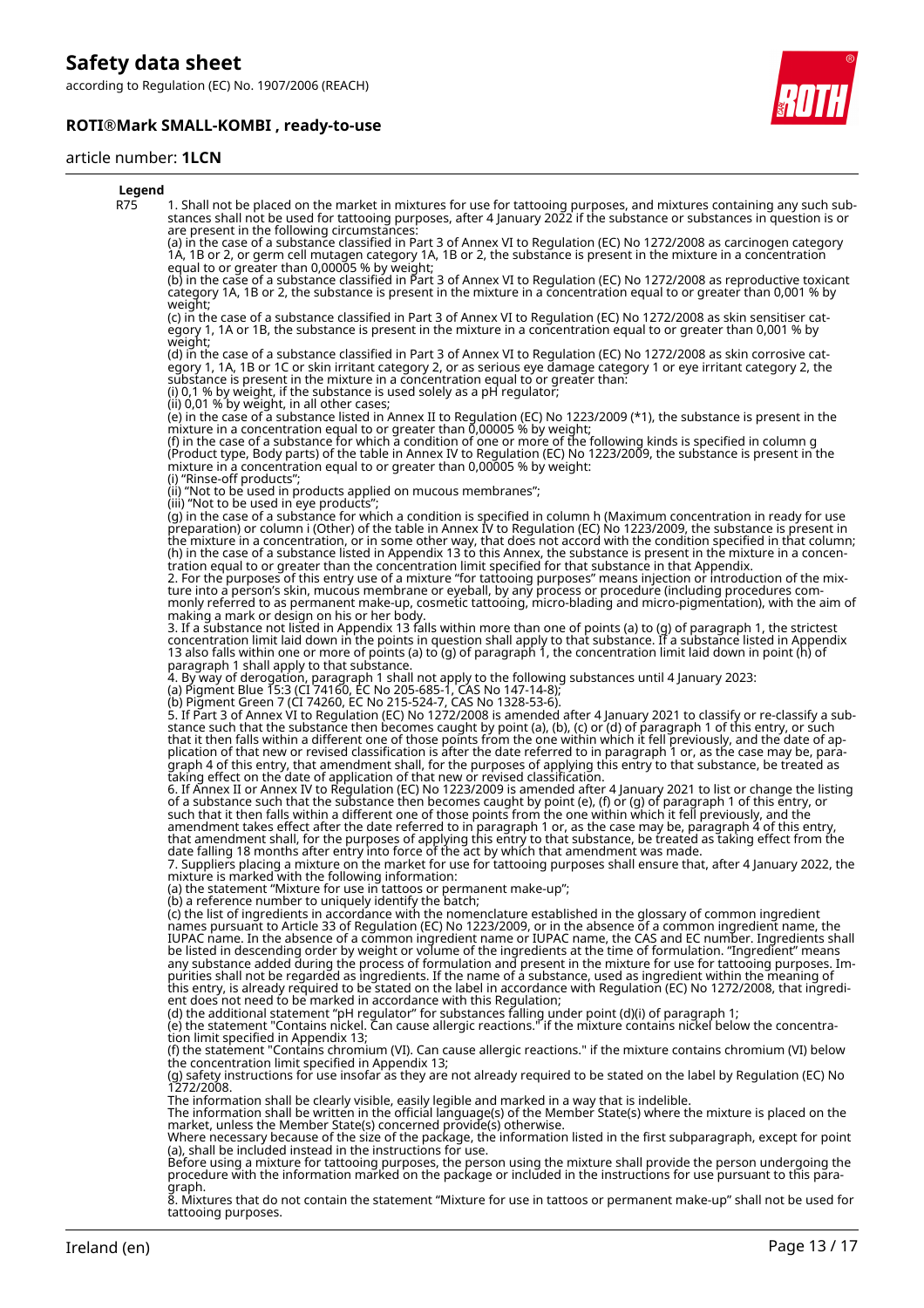according to Regulation (EC) No. 1907/2006 (REACH)



## **ROTI®Mark SMALL-KOMBI , ready-to-use**

## article number: **1LCN**

#### **Legend**

9. This entry does not apply to substances that are gases at temperature of 20 °C and pressure of 101,3 kPa, or generate a vapour pressure of more than 300 kPa at temperature of 50 °C, with the exception of formaldehyde (CAS No 50- 00-0, EC No 200-001-8).

10. This entry does not apply to the placing on the market of a mixture for use for tattooing purposes, or to the use of a mixture for tattooing purposes, when placed on the market exclusively as a medical device or an accessory to a medical device, within the meaning of Regulation (EU) 2017/745, or when used exclusively as a medical device or an accessory to a medical device, within the same meaning. Where the placing on the market or use may not be exclusively as a medical device or an accessory to a medical device, the requirements of Regulation (EU) 2017/745 and of this Regulation shall apply cumulatively.

#### **List of substances subject to authorisation (REACH, Annex XIV)/SVHC - candidate list**

None of the ingredients are listed.

#### **Seveso Directive**

|           | 2012/18/EU (Seveso III)               |                                                                                            |              |  |
|-----------|---------------------------------------|--------------------------------------------------------------------------------------------|--------------|--|
| <b>No</b> | Dangerous substance/hazard categories | Qualifying quantity (tonnes) for the application of lower and upper-tier re-<br>quirements | <b>Notes</b> |  |
|           | not assigned                          |                                                                                            |              |  |

#### **Deco-Paint Directive**

| VOC content | 2,055 % |
|-------------|---------|
|-------------|---------|

#### **Industrial Emissions Directive (IED)**

| VOC content | 0,055 % |
|-------------|---------|
|             |         |

#### **Directive on the restriction of the use of certain hazardous substances in electrical and electronic equipment (RoHS)**

none of the ingredients are listed

#### **Regulation concerning the establishment of a European Pollutant Release and Transfer Register (PRTR)**

none of the ingredients are listed

## **Water Framework Directive (WFD)**

| List of pollutants (WFD) |                                                                                                            |                |           |                |
|--------------------------|------------------------------------------------------------------------------------------------------------|----------------|-----------|----------------|
| Name of substance        | <b>Name acc. to inventory</b>                                                                              | <b>CAS No.</b> | Listed in | <b>Remarks</b> |
| Sodium dodecyl sulfate   | Metals and their compounds                                                                                 |                | A)        |                |
| Iodoacetamide            | Organohalogen compounds and<br>substances which may form such<br>compounds in the aquatic envir-<br>onment |                | A)        |                |

#### **Legend**

A) Indicative list of the main pollutants

## **Regulation on the marketing and use of explosives precursors**

none of the ingredients are listed

#### **Regulation on drug precursors**

none of the ingredients are listed

## **Regulation on substances that deplete the ozone layer (ODS)**

none of the ingredients are listed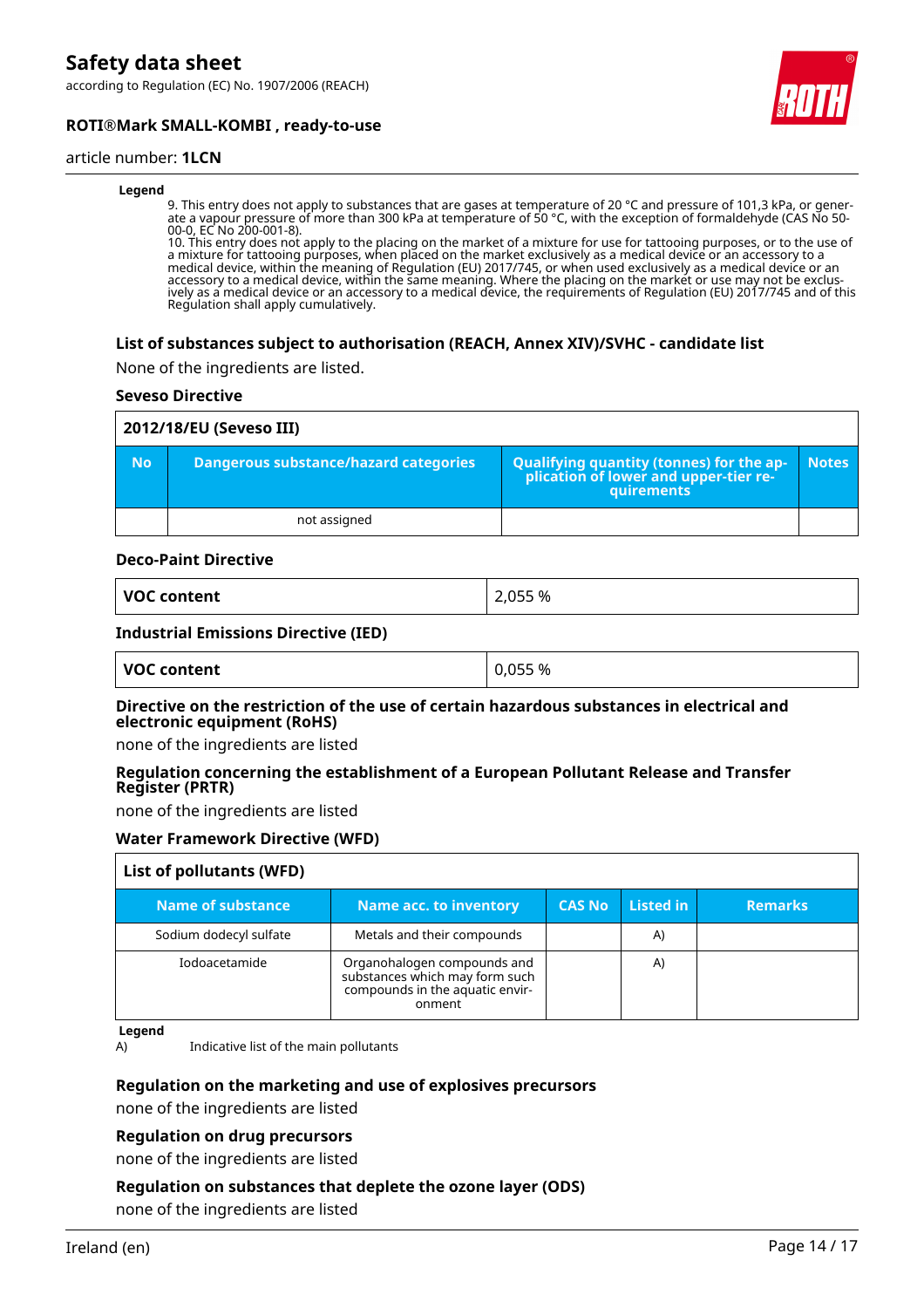according to Regulation (EC) No. 1907/2006 (REACH)





### article number: **1LCN**

## **Regulation concerning the export and import of hazardous chemicals (PIC)**

none of the ingredients are listed

## **Regulation on persistent organic pollutants (POP)**

none of the ingredients are listed

### **Other information**

Directive 94/33/EC on the protection of young people at work. Observe employment restrictions under the Maternity Protection Directive (92/85/EEC) for expectant or nursing mothers.

#### **National inventories**

| <b>Country</b> | <b>Inventory</b> | <b>Status</b>                  |
|----------------|------------------|--------------------------------|
| AU             | <b>AICS</b>      | not all ingredients are listed |
| CA             | <b>DSL</b>       | not all ingredients are listed |
| <b>CN</b>      | <b>IECSC</b>     | not all ingredients are listed |
| EU             | ECSI             | not all ingredients are listed |
| EU             | REACH Reg.       | not all ingredients are listed |
| JP             | <b>CSCL-ENCS</b> | not all ingredients are listed |
| JP             | <b>ISHA-ENCS</b> | not all ingredients are listed |
| <b>KR</b>      | KECI             | not all ingredients are listed |
| <b>MX</b>      | <b>INSQ</b>      | not all ingredients are listed |
| NZ             | <b>NZIOC</b>     | not all ingredients are listed |
| PH             | <b>PICCS</b>     | not all ingredients are listed |
| <b>TR</b>      | <b>CICR</b>      | not all ingredients are listed |
| <b>TW</b>      | <b>TCSI</b>      | not all ingredients are listed |
| US             | <b>TSCA</b>      | not all ingredients are listed |

**Legend**

| <b>AICS</b><br><b>CICR</b><br>DSL.<br>ECSI<br><b>IECSC</b><br><b>INSO</b><br>ISHA-ENCS<br>KECI | Australian Inventory of Chemical Substances<br>Chemical Inventory and Control Regulation<br>CSCL-ENCS List of Existing and New Chemical Substances (CSCL-ENCS)<br>Domestic Substances List (DSL)<br>EC Substance Inventory (EINECS, ELINCS, NLP)<br>Inventory of Existing Chemical Substances Produced or Imported in China<br>National Inventory of Chemical Substances<br>Inventory of Existing and New Chemical Substances (ISHA-ENCS)<br>Korea Existing Chemicals Inventory |
|------------------------------------------------------------------------------------------------|---------------------------------------------------------------------------------------------------------------------------------------------------------------------------------------------------------------------------------------------------------------------------------------------------------------------------------------------------------------------------------------------------------------------------------------------------------------------------------|
| NZIoC<br><b>PICCS</b><br>TCSI<br><b>TSCA</b>                                                   | New Zealand Inventory of Chemicals<br>Philippine Inventory of Chemicals and Chemical Substances (PICCS)<br>REACH Reg. REACH registered substances<br>Taiwan Chemical Substance Inventory<br>Toxic Substance Control Act                                                                                                                                                                                                                                                         |

## **15.2 Chemical Safety Assessment**

Chemical safety assessments for substances in this mixture were not carried out.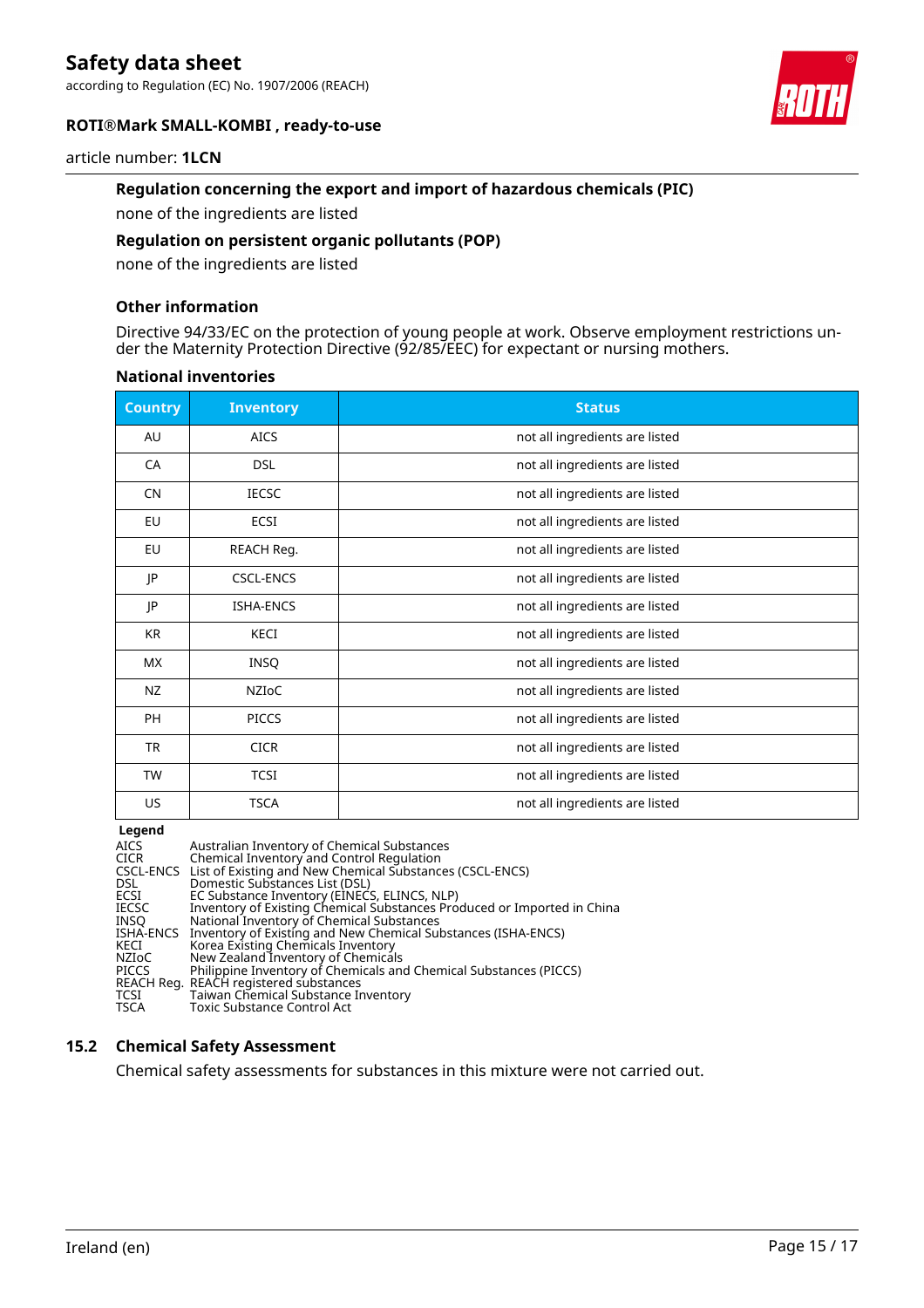according to Regulation (EC) No. 1907/2006 (REACH)



## **ROTI®Mark SMALL-KOMBI , ready-to-use**

## article number: **1LCN**

## **SECTION 16: Other information**

## **Abbreviations and acronyms**

| Abbr.                  | <b>Descriptions of used abbreviations</b>                                                                                                                                                                                       |
|------------------------|---------------------------------------------------------------------------------------------------------------------------------------------------------------------------------------------------------------------------------|
| Acute Tox.             | Acute toxicity                                                                                                                                                                                                                  |
| <b>ADN</b>             | Accord européen relatif au transport international des marchandises dangereuses par voies de naviga-<br>tion intérieures (European Agreement concerning the International Carriage of Dangerous Goods by In-<br>land Waterways) |
| <b>ADR</b>             | Accord relatif au transport international des marchandises dangereuses par route (Agreement concern-<br>ing the International Carriage of Dangerous Goods by Road)                                                              |
| <b>Aquatic Chronic</b> | Hazardous to the aquatic environment - chronic hazard                                                                                                                                                                           |
| <b>ATE</b>             | <b>Acute Toxicity Estimate</b>                                                                                                                                                                                                  |
| BCF                    | <b>Bioconcentration factor</b>                                                                                                                                                                                                  |
| <b>BOD</b>             | Biochemical Oxygen Demand                                                                                                                                                                                                       |
| CAS                    | Chemical Abstracts Service (service that maintains the most comprehensive list of chemical substances)                                                                                                                          |
| <b>CLP</b>             | Regulation (EC) No 1272/2008 on classification, labelling and packaging of substances and mixtures                                                                                                                              |
| COD                    | Chemical oxygen demand                                                                                                                                                                                                          |
| <b>DGR</b>             | Dangerous Goods Regulations (see IATA/DGR)                                                                                                                                                                                      |
| <b>DNEL</b>            | Derived No-Effect Level                                                                                                                                                                                                         |
| <b>EC50</b>            | Effective Concentration 50 %. The EC50 corresponds to the concentration of a tested substance causing<br>50 % changes in response (e.g. on growth) during a specified time interval                                             |
| EC No                  | The EC Inventory (EINECS, ELINCS and the NLP-list) is the source for the seven-digit EC number, an identi-<br>fier of substances commercially available within the EU (European Union)                                          |
| <b>EINECS</b>          | European Inventory of Existing Commercial Chemical Substances                                                                                                                                                                   |
| <b>ELINCS</b>          | European List of Notified Chemical Substances                                                                                                                                                                                   |
| ErC50                  | $\equiv$ EC50: in this method, that concentration of test substance which results in a 50 % reduction in either<br>growth (EbC50) or growth rate (ErC50) relative to the control                                                |
| Eye Dam.               | Seriously damaging to the eye                                                                                                                                                                                                   |
| Eye Irrit.             | Irritant to the eye                                                                                                                                                                                                             |
| GHS                    | "Globally Harmonized System of Classification and Labelling of Chemicals" developed by the United Na-<br>tions                                                                                                                  |
| IATA                   | <b>International Air Transport Association</b>                                                                                                                                                                                  |
| IATA/DGR               | Dangerous Goods Regulations (DGR) for the air transport (IATA)                                                                                                                                                                  |
| <b>ICAO</b>            | International Civil Aviation Organization                                                                                                                                                                                       |
| <b>IMDG</b>            | International Maritime Dangerous Goods Code                                                                                                                                                                                     |
| index No               | The Index number is the identification code given to the substance in Part 3 of Annex VI to Regulation<br>(EC) No 1272/2008                                                                                                     |
| <b>LC50</b>            | Lethal Concentration 50%: the LC50 corresponds to the concentration of a tested substance causing 50 %<br>lethality during a specified time interval                                                                            |
| LD50                   | Lethal Dose 50 %: the LD50 corresponds to the dose of a tested substance causing 50 % lethality during a<br>specified time interval                                                                                             |
| log KOW                | n-Octanol/water                                                                                                                                                                                                                 |